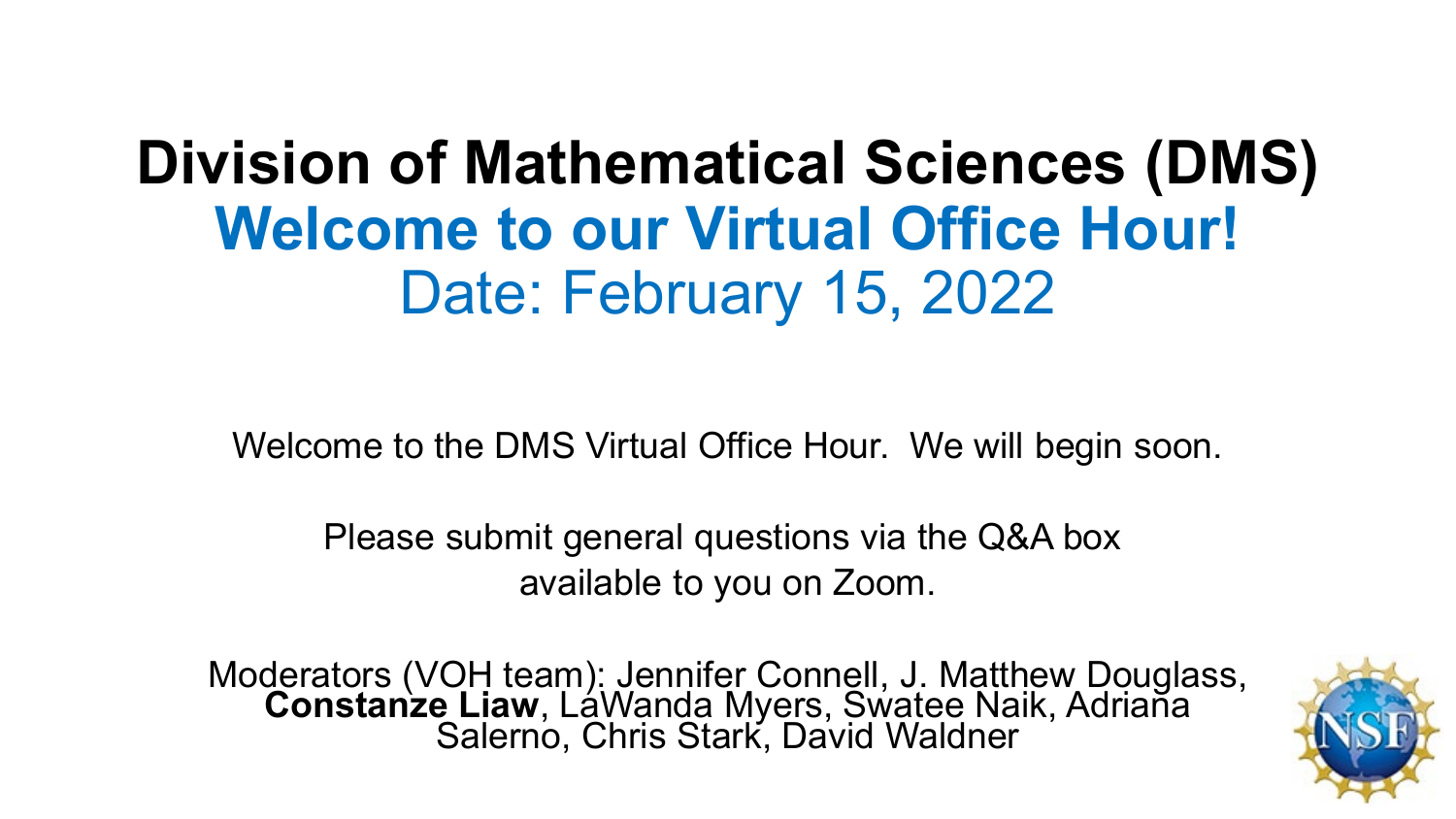# **Division of Mathematical Sciences (DMS) Opportunities and upcoming deadlines**

- DMS funding opportunities <https://www.nsf.gov/funding/programs.jsp?org=DMS>
- Upcoming full proposal deadlines [https://www.nsf.gov/funding/pgm\\_list.jsp?ord=date&org=NSF&sel\\_org=DMS&status=1](https://www.nsf.gov/funding/pgm_list.jsp?ord=date&org=NSF&sel_org=DMS&status=1)
	- [MPS-Ascend External Mentoring \(MPS-Ascend EM\):](https://beta.nsf.gov/funding/opportunities/mps-ascend-external-mentoring-mps-ascend-em) 2/15
	- [Internet Measurement Research: Methodologies, Tools, and Infrastructure \(IMR\)](https://beta.nsf.gov/funding/opportunities/internet-measurement-research-methodologies-tools-and-infrastructure-imr): 2/15
	- [Algorithms for Threat Detection \(ATD\):](https://beta.nsf.gov/funding/opportunities/algorithms-threat-detection-atd) 2/16
	- [NSF-CBMS Regional Research Conferences in the Mathematical Sciences](https://beta.nsf.gov/funding/opportunities/nsf-cbms-regional-research-conferences-mathematical-sciences): 4/29
	- [Research Training Groups in the Mathematical Sciences \(RTG\)](https://beta.nsf.gov/funding/opportunities/research-training-groups-mathematical-sciences-rtg): 6/7

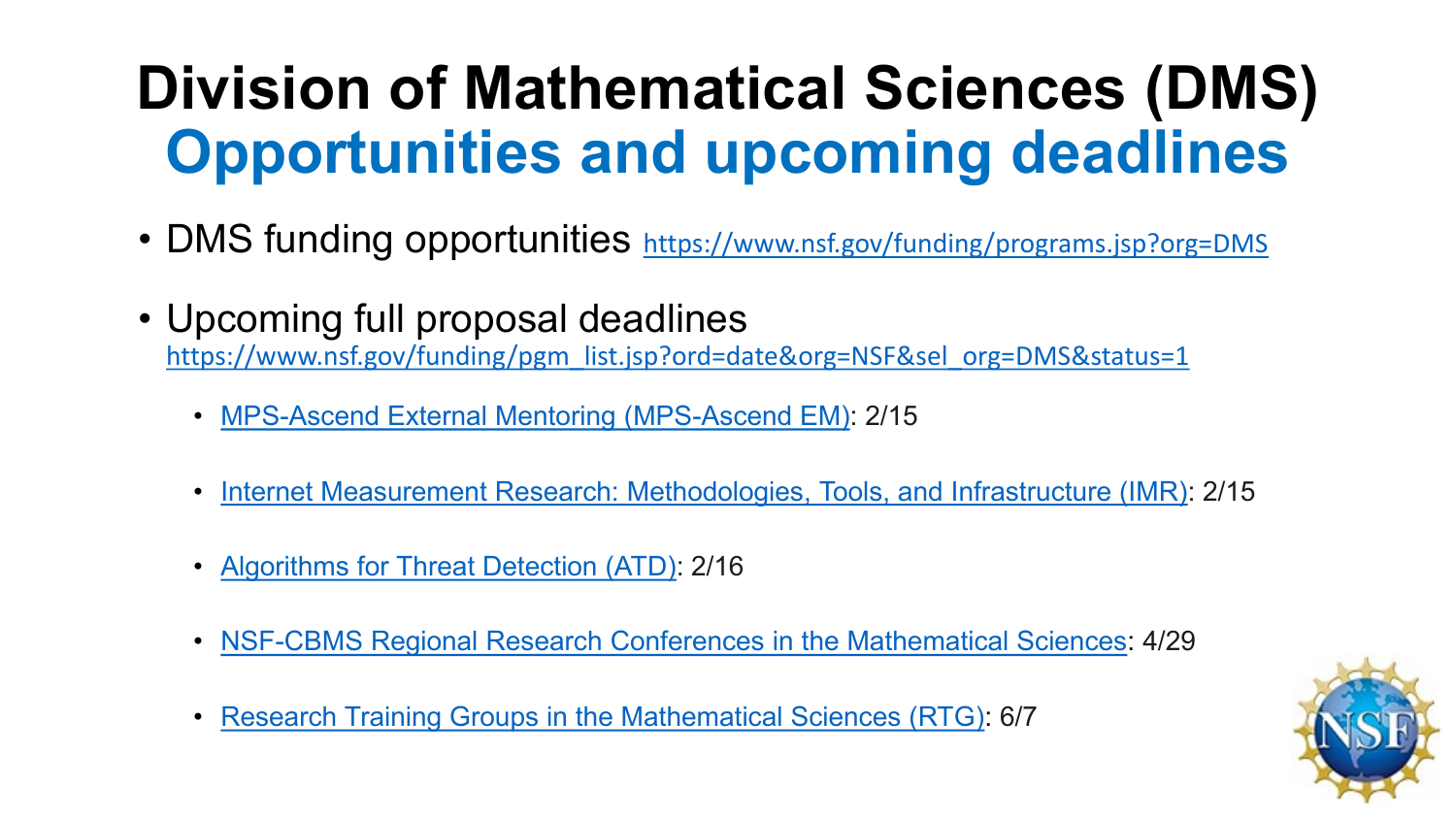# **Division of Mathematical Sciences (DMS) Today's Agenda**

Program Directors present (and topics discussed) include

- Juan C. Meza (Division Director; General Update, Introduction of Division Director to-be: David Manderscheid)
- Sandra Spiroff and Judy Huixia Wang (Broader Impacts)
- Chris Stark (RUI/ROA)
- Live answering of some questions from the Q&A box (on all above topics)

#### **Subscribe to DMSNEWS:**

Send email to [listserv@listserv.nsf.gov](mailto:listserv@listserv.nsf.gov) In the body of the message, put the following command: subscribe dmsnews [your name]

**Suggest a topic for future VOH:**

Send email to [dms-voh@nsf.gov](mailto:dms-voh@nsf.gov)

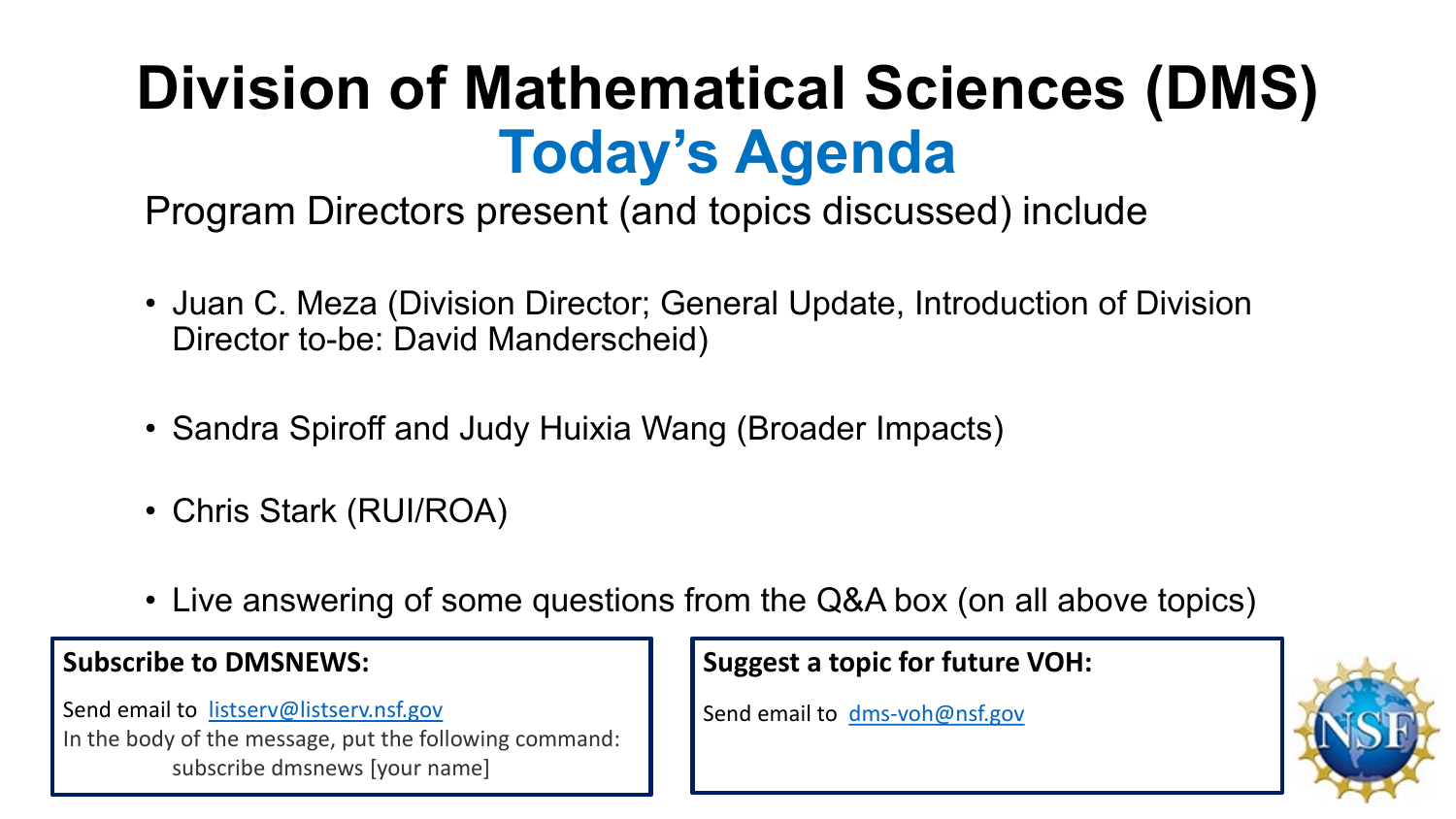# **Division of Mathematical Sciences (DMS) Update – February 15, 2022**

- General DD Update
- NSF 22-569 solicitation: The Algorithms for Modern Power Systems (AMPS) program
- For questions regarding [MPS-High DCL](https://beta.nsf.gov/funding/opportunities/high-school-student-research-assistantships-mps-high-funding-broaden), please contact the Program Officer managing the award
- Introduction Division Director to-be: David Manderscheid

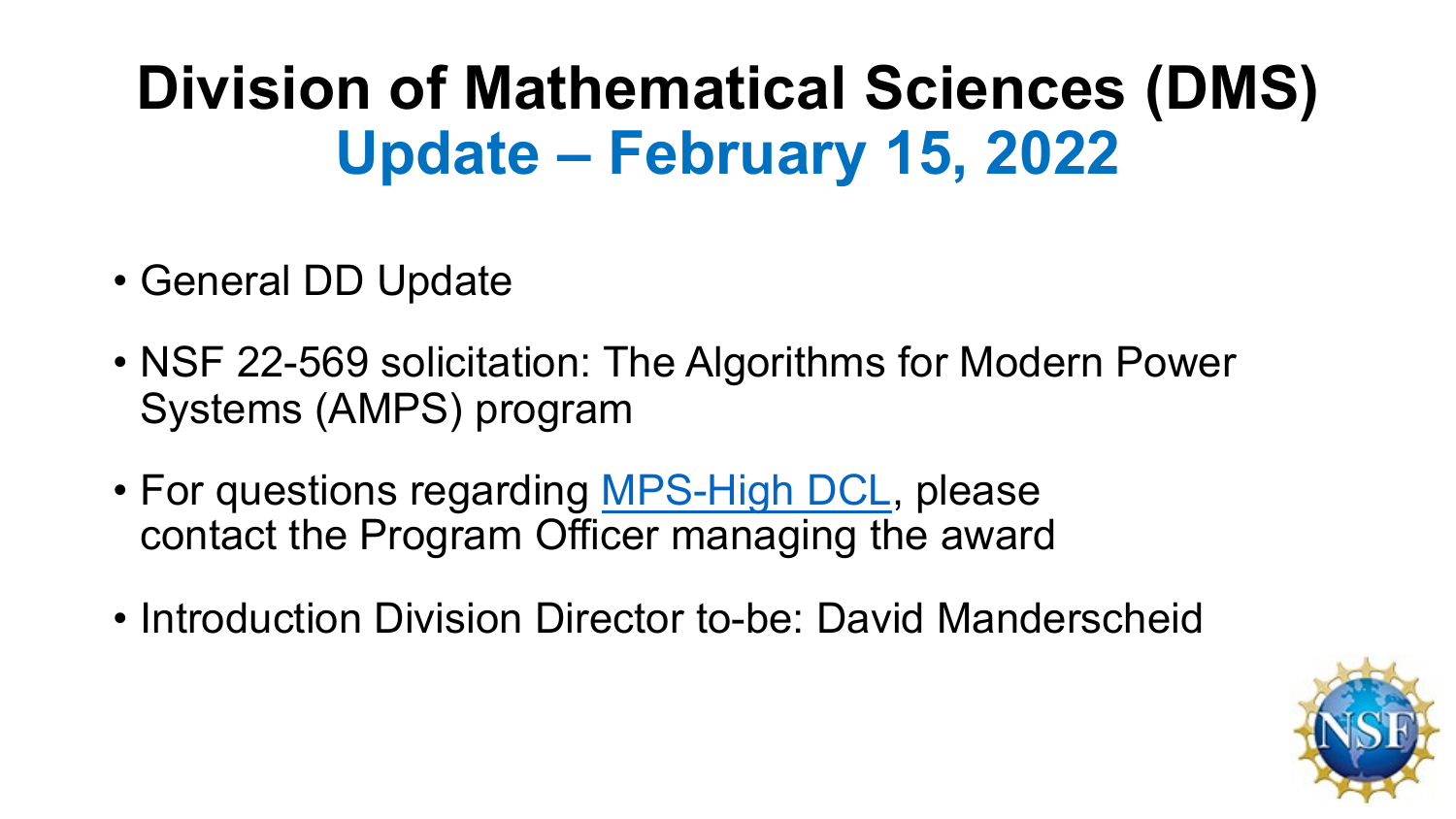## **Broader Impacts**

- **full participation** of women, persons with disabilities, and individuals from underrepresented minority groups in science, technology, engineering, and mathematics (STEM);
- improved **STEM education** and educator development at any level;
- increased public **scientific literacy** and **public engagement** with science and technology;
- improved well-being of individuals in society;
- development of a diverse, **globally competitive** STEM workforce;
- increased **partnerships** between academia, industry, and others;
- improved national security;
- increased economic competitiveness of the U.S.;
- use of science and technology to inform **public policy**;
- **enhanced infrastructure** for research and education

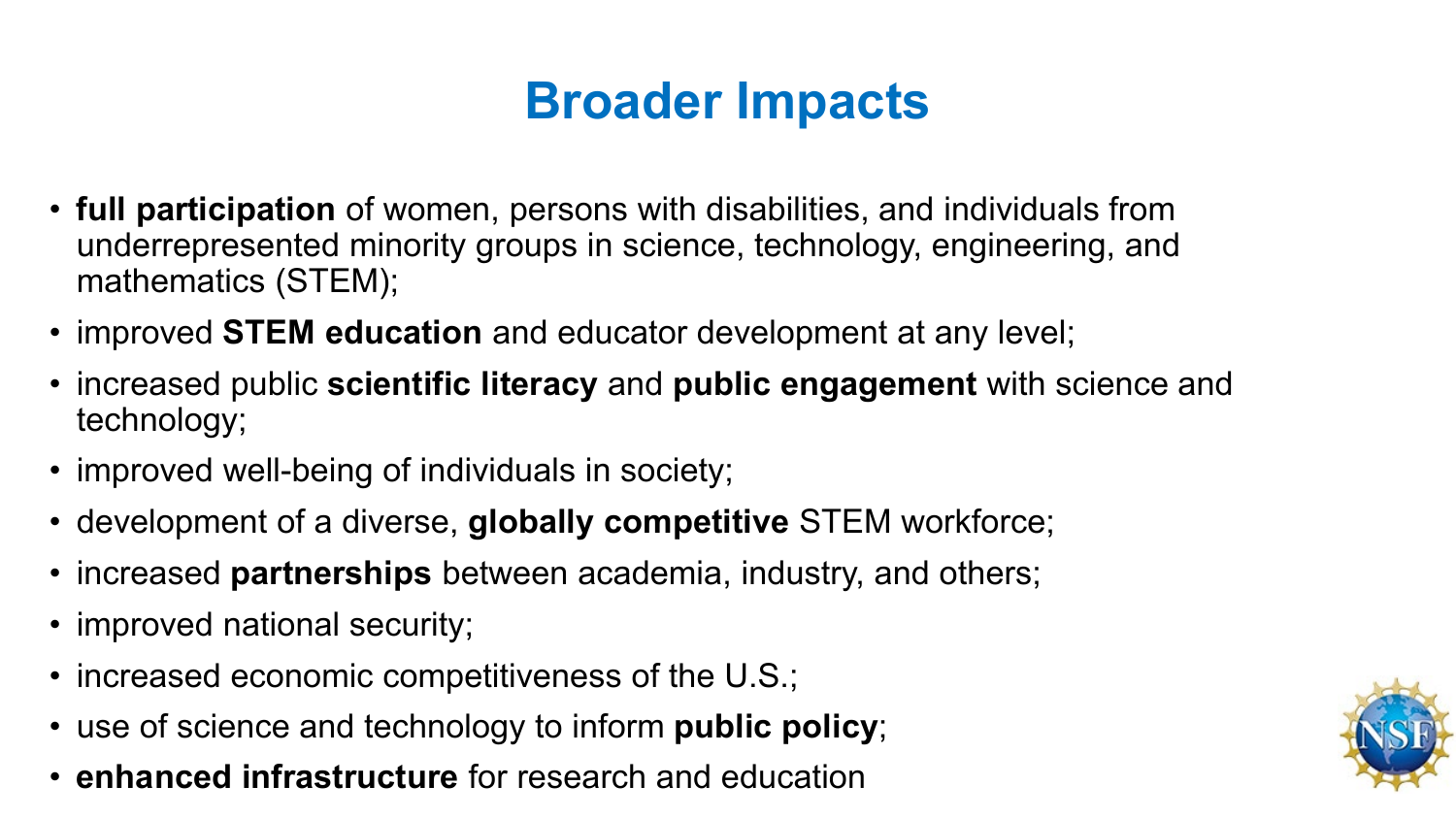## **Broader Impact Resources**

- <https://www.nsf.gov/oia/special/broaderimpacts/>
- <https://www.nsf.gov/od/oia/special/broaderimpacts/>
- <https://www.nsf.gov/pubs/2002/nsf022/bicexamples.pdf>
- [https://beta.nsf.gov/science-matters/nsf-101-five-tips-your-broader-impacts](https://beta.nsf.gov/science-matters/nsf-101-five-tips-your-broader-impacts-statement)statement
- <https://www.nsf.gov/od/oia/special/broaderimpacts/broader-impacts-video.jsp>

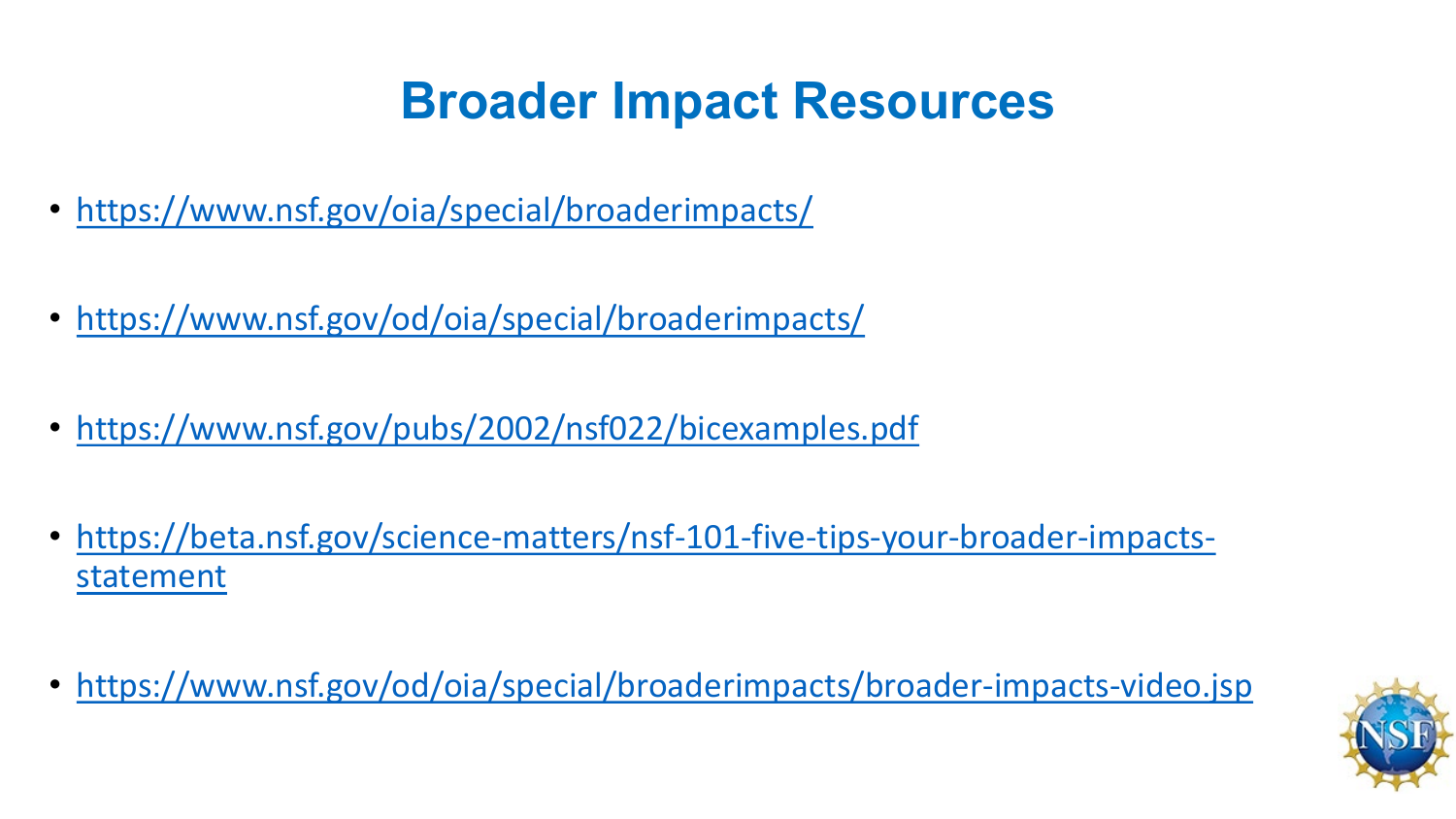### **Broader Impacts: Questions from registration**

- 1. Are Broader Impacts for PIs with recent Ph.D.s evaluated differently?
- 2. Do expectations change with career stage?
- 3. Does every PI have to include certain basic broader impact activities?
- 4. Should broader impacts be discussed in general or specific terms?
- 5. If a PI collaborates across mathematical disciplines, is it considered a broader impact?
- 6. How long should the broader impacts section be?
- 7. Can a PI request funding for broader impact activities?
- 8. Do the broader activities have to be directly related to the research of the proposal?
- 9. Should a PI focus on past or future accomplishments?
- 10. Should a PI provide letters of collaboration if external people/organizations will be involved?

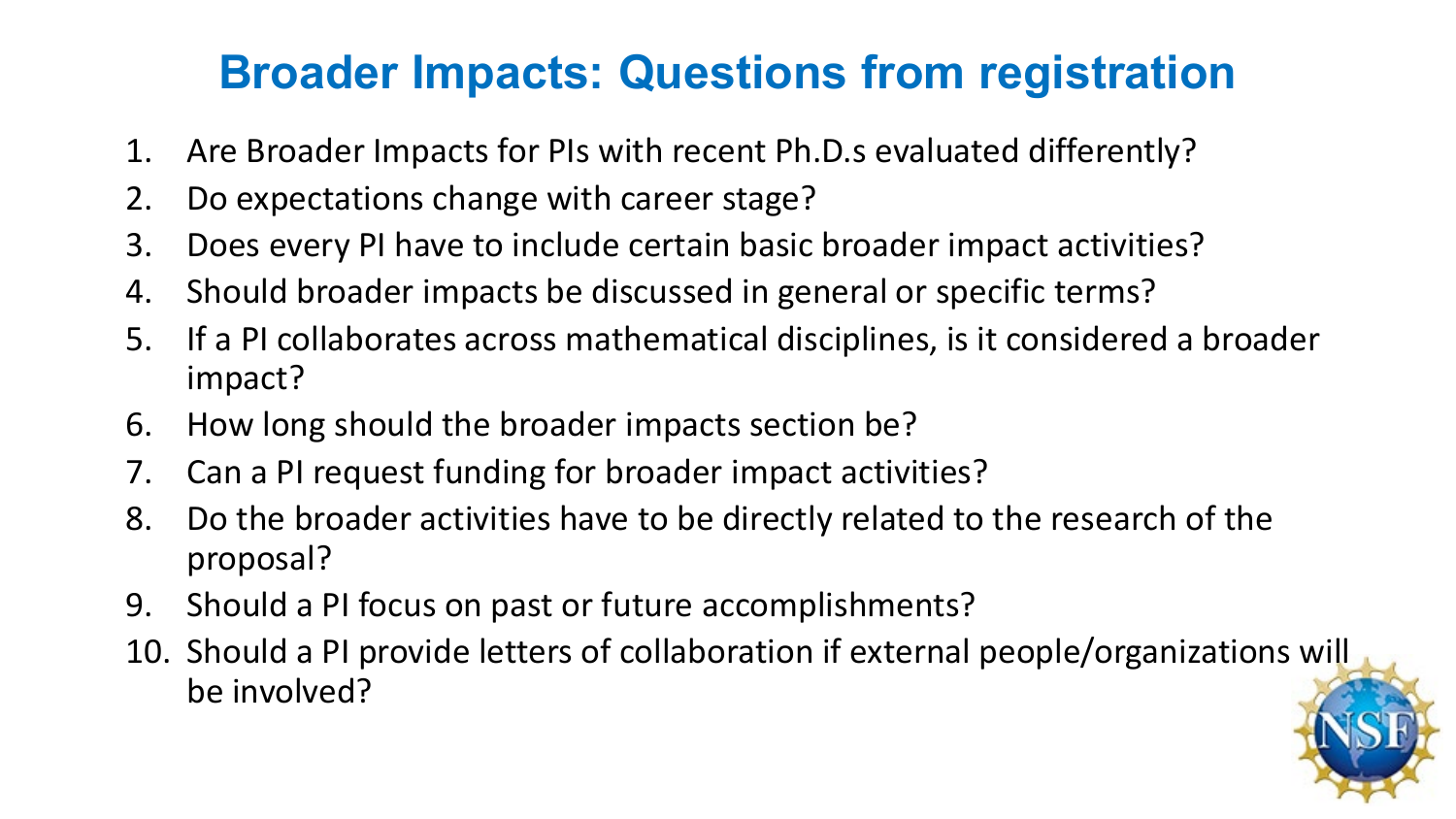### **Research in Undergraduate Institutions (RUI)/ Research Opportunity Awards (ROA)**

- Combined RUI/ROA Solicitation, NSF 14-579 (Facilitating Research at Primarily Undergraduate Institutions) (or search for "nsf.gov 14-579")
- RUI proposals support faculty at predominantly undergraduate institutions (PUI) in research that engages them in their professional field(s), builds capacity for research at their home institution, and supports the integration of research and undergraduate education.
- The RUI opportunity is offered NSF-wide and these awards are funded within research and education programs – no separate financial allocation. Submit proposals to regular programs at their usual due dates, with RUI certification and impact documents.
- RUI proposals are evaluated and funded by NSF programs in the disciplinary areas of the proposed research.

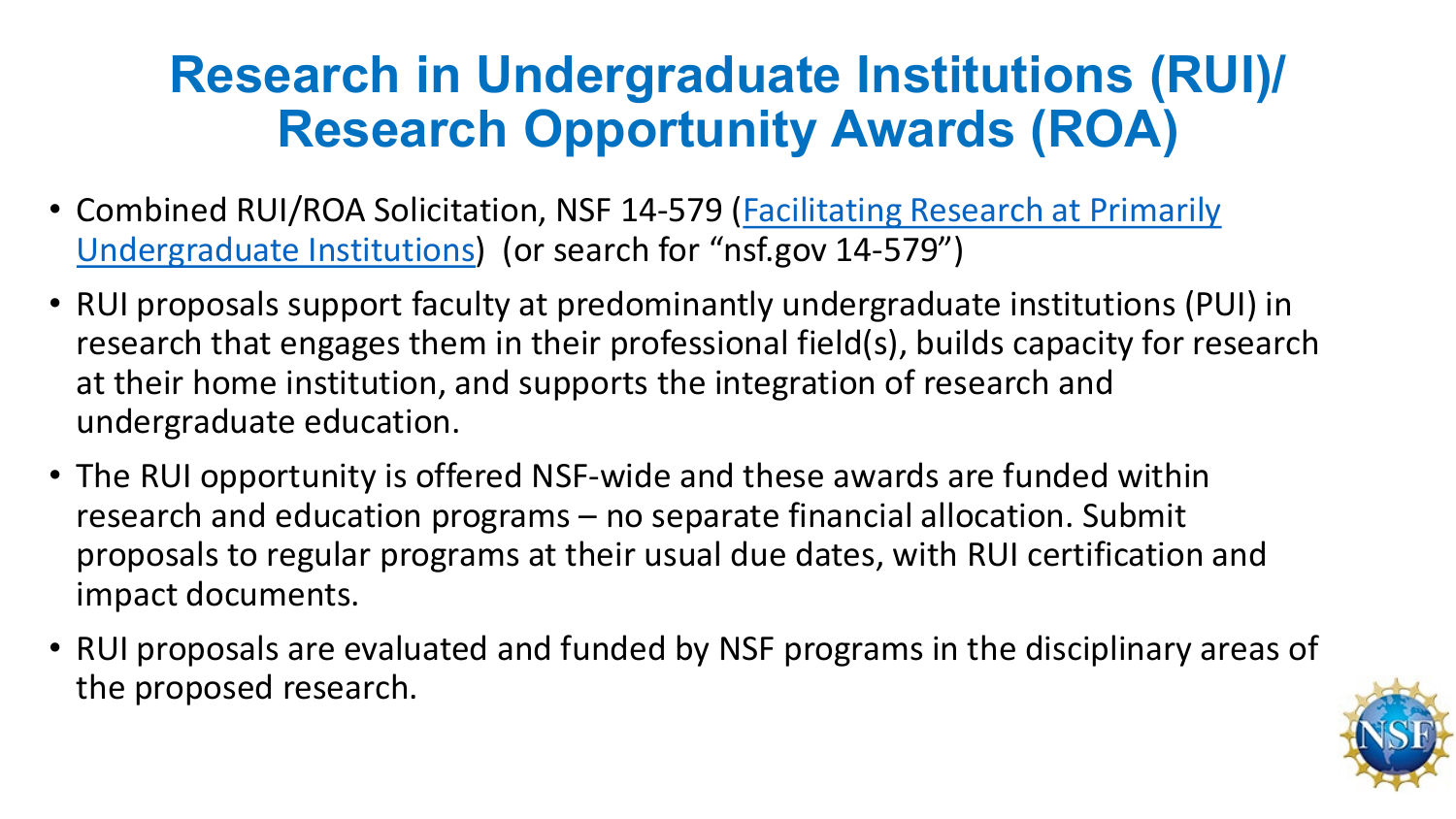### **Reviewing RUI Proposals**

- RUI proposals are evaluated with all other proposals submitted to a given program in accordance with the Foundation's merit review procedures. Special reviewer instructions call attention to the RUI Impact Statement and the special circumstances under which PUI investigators work. Reviewers are also asked to recognize that the publication rate of PUI investigators and the pace of their research may be slower than at a major research university.
- The solicitation gives examples of distinctive impacts that may be seen in an RUI proposal - see "Additional Solicitation Specific Review Criteria."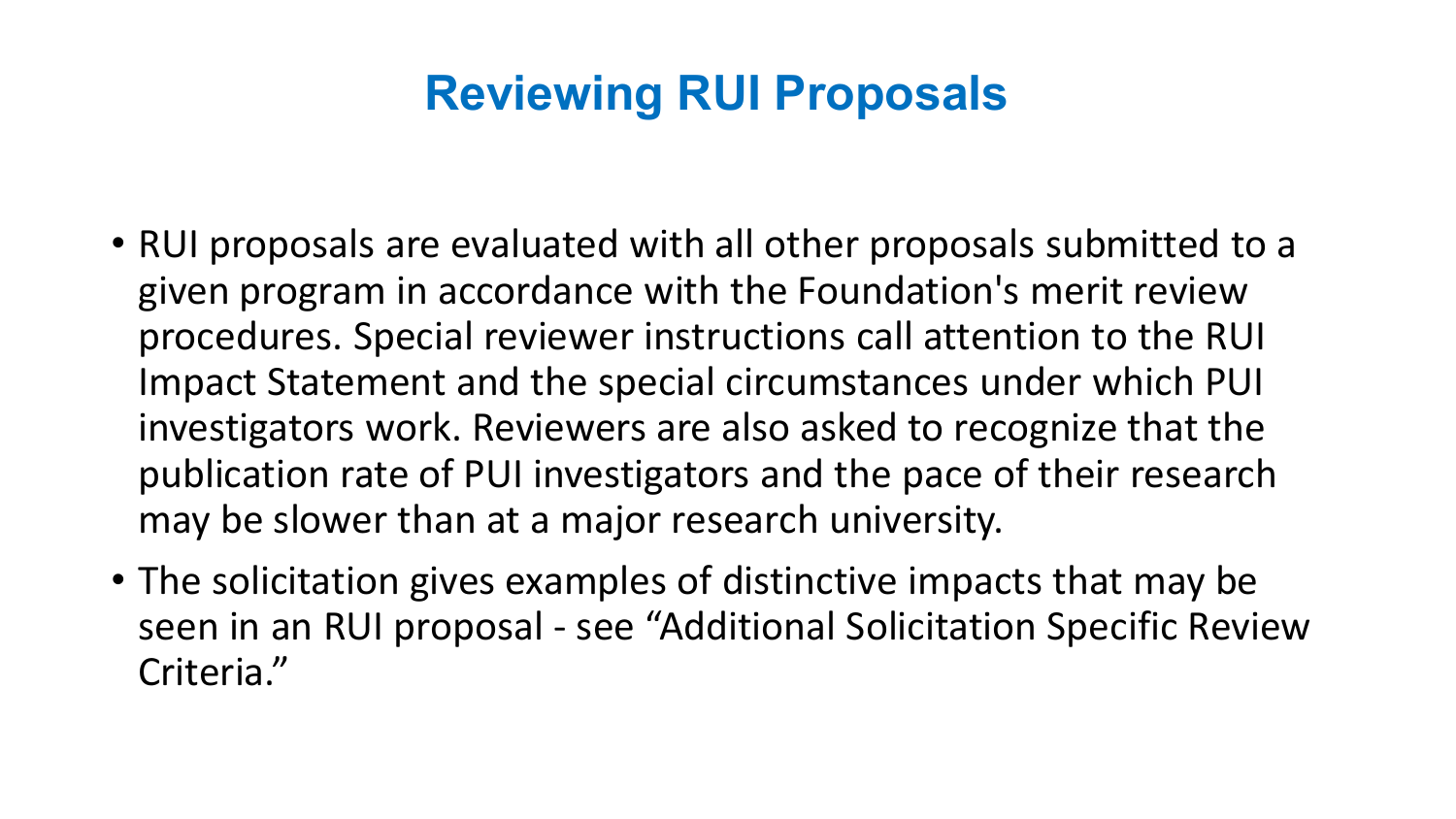### **RUI / ROA: Questions from registration**

- 1. What is a Research Opportunity Award (ROA)?
- 2. Must an RUI proposal include REU activities?
- 3. Can I search for existing RUI awards in DMS?
- 4. Does DMS employ program officers with PUI backgrounds?

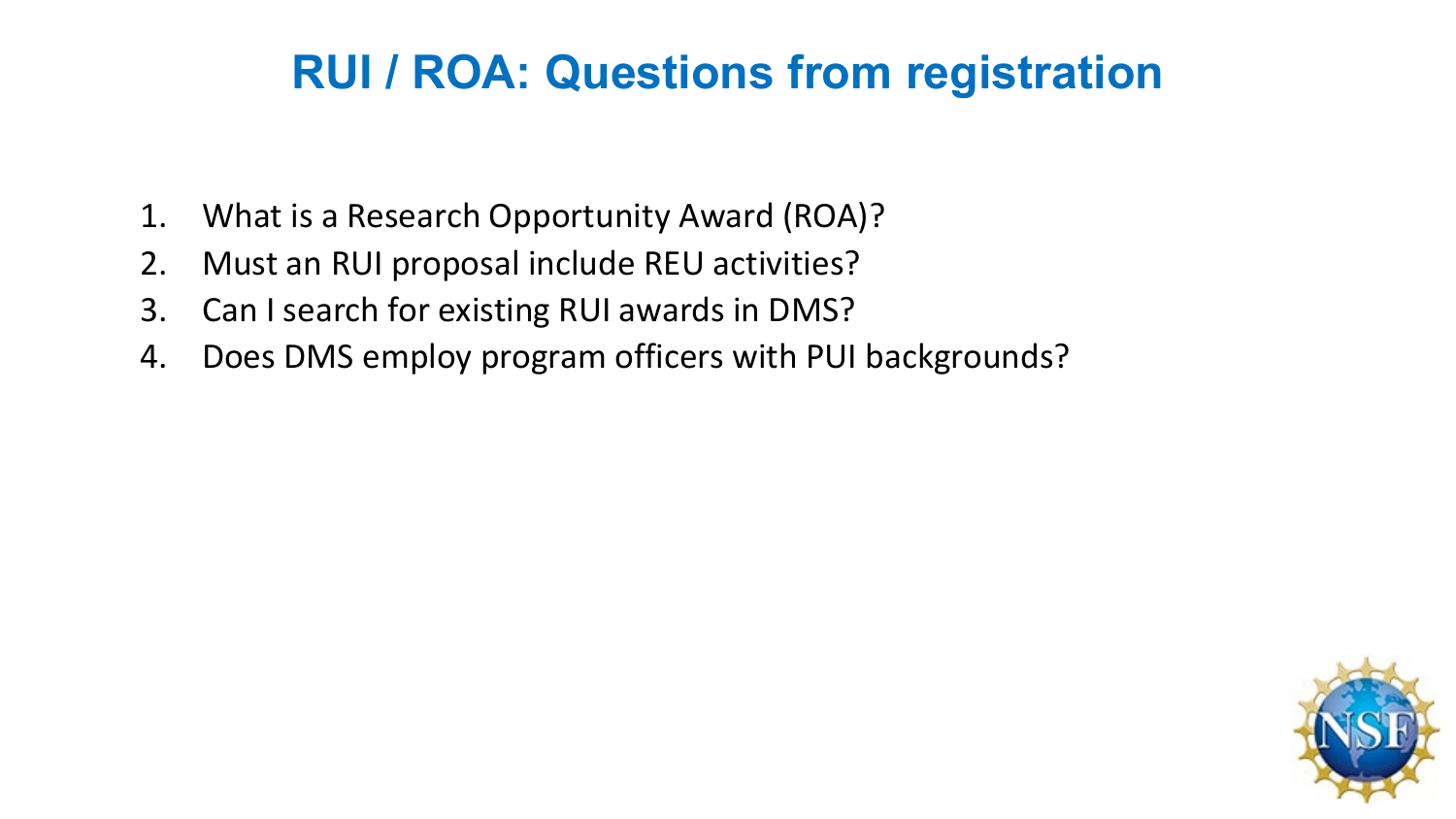

#### Live answering of some questions from the Q&A box (on all above topics)